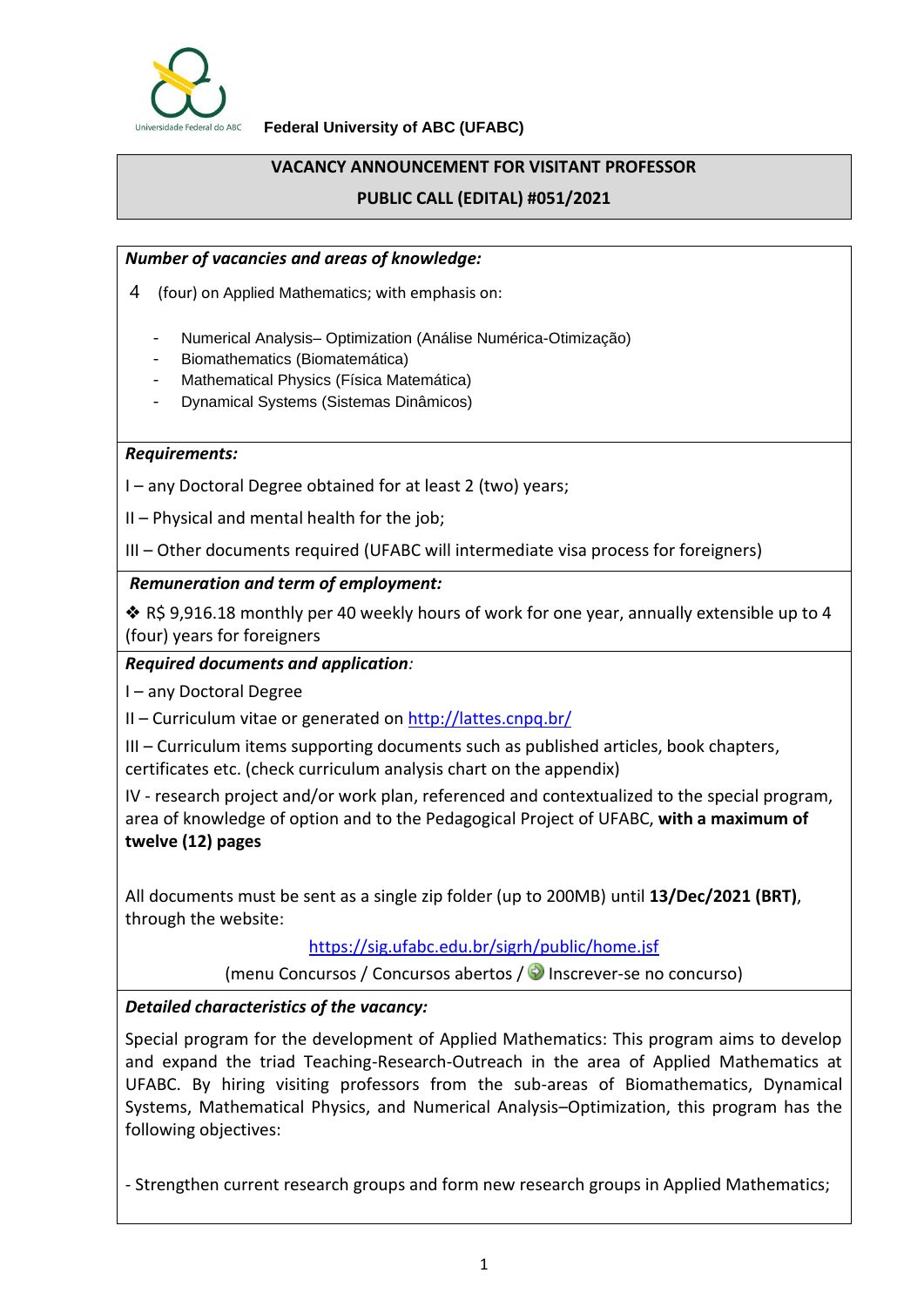

**Federal University of ABC (UFABC)**

- Establish collaborations with researchers from other institutions (national and international) in order to enhance scientific exchange in Applied Mathematics;

- Improve the courses and teaching programs (undergraduate and graduate) in the area of Applied Mathematics based on the experience and knowledge of visiting professors;

- Strengthen existing outreach or cultural actions and develop new outreach or cultural actions related to the area of Applied Mathematics based on the experience and knowledge of visiting professors.

Considering the objectives of the special teaching, research and outreach program above, the visiting professor must act in the Teaching-Research-Outreach triad in the area of Applied Mathematics at UFABC, as follows:

Teaching: Visiting professors should contribute to the practical improvement of teaching programs in the following subjects in the area of Mathematics:

I - in the entry programs at UFABC - Bachelor in Science and Technology (BC&T), Bachelor in Sciences and Humanities (BC&H), Licentiate in Natural and Exact Sciences (LCNE), Licentiate in Human Sciences (LCH) -, in the following courses: Bases Matemáticas, Funções de Uma Variável, Funções de Várias Variáveis, Geometria Analítica, Introdução à Probabilidade e à Estatística e Introdução às Equações Diferenciais Ordinárias.

II - in the Bachelor in Mathematics program, at least in one of the following courses: Álgebra Linear, Álgebra Linear Avançada I, Álgebra Linear Avançada II, Análise no Rn I, Análise Real I, Análise Real II, Anéis e Corpos, Cálculo de Probabilidade, Cálculo Numérico, Cálculo Vetorial e Tensorial, Equações Diferenciais Ordinárias, Equações Diferenciais Parciais, Extensões Algébricas, Funções de Variável Complexa, Geometria Diferencial I, Geometria Diferencial II, Grupos, Matemática Discreta, Probabilidade, Programação Matemática, Sequências e Séries, Teoria Aritmética dos Números, Teoria da Medida e Integração, Topologia.

III - in the Mathematics graduate program (MSc and PhD), at least in one of the following courses: Álgebra Linear e Multilinear, Análise Funcional, Análise no Rn, Topologia Geral.

Research: contribute to the research program of any of the following subareas: Biomathematics, Dynamical Systems, Mathematical Physics, Numerical Analysis–Optimization. The participation in this program will include the development of research activities in collaboration with groups already established at the University, with the possibility of building a new research group in the areas of Biomathematics, Dynamical Systems, Mathematical Physics, and Numerical Analysis–Optimization. The Visiting Professor should also be able to supervise undergraduate research students, as well as be able to supervise or co-supervise students of the Mathematics graduate program (MSc and PhD).